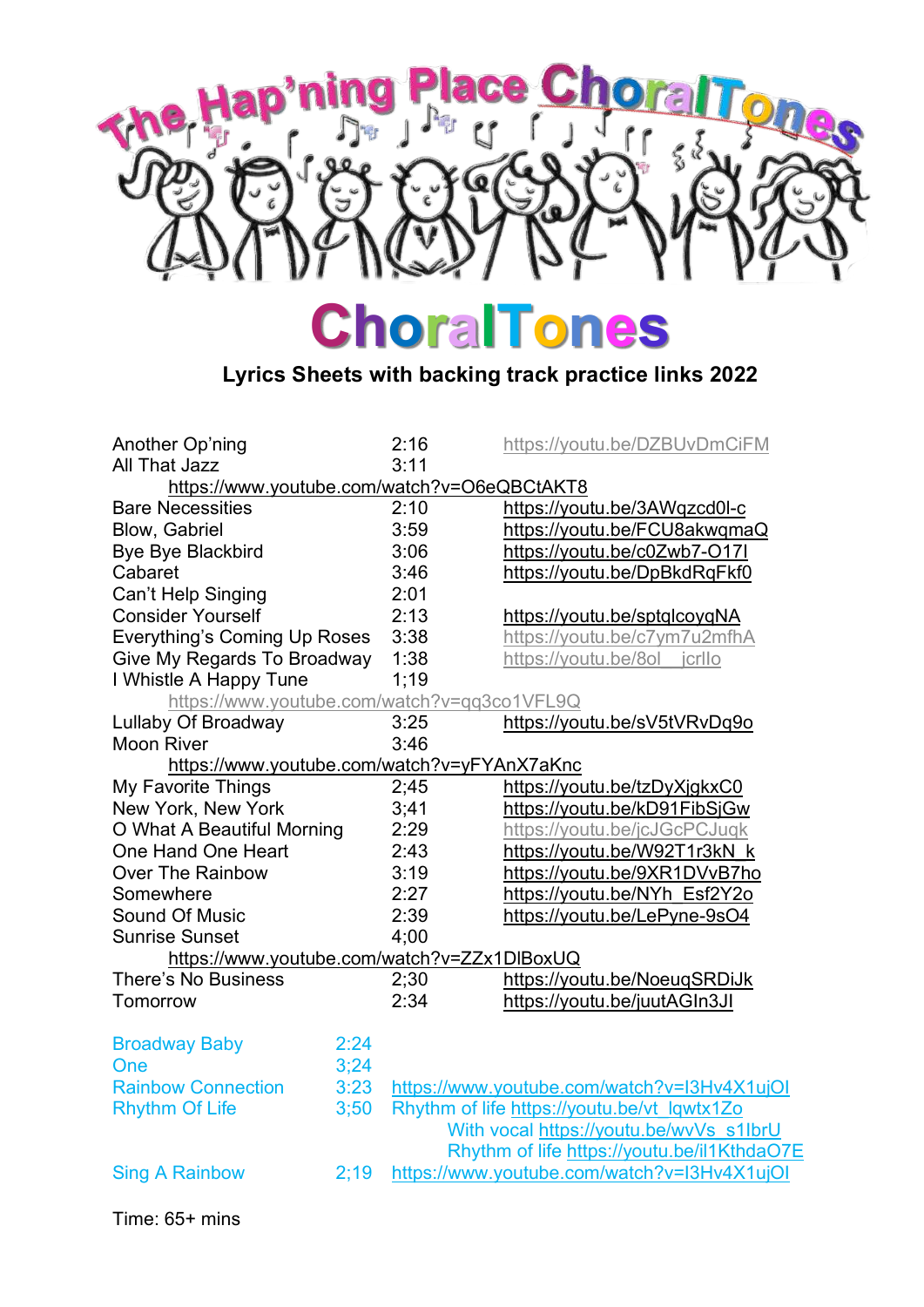## **Another Opening Another Show** 2:16 https://youtu.be/DZBUvDmCiFM

Another op'nin', another show In Philly, Boston or Baltimoe, A chance for stagefolks to say "hello" Another op'nin', another show.

Another job that you hope, at last, Will make your future forget your past, Another pain where the ulcers grow, Another op'nin', another show

Four weeks, you rehearse and rehearse, Three weeks and it couldn't be worse. One week, will it ever be right? Then out o' the hat, it's that big first night!

The overture is about to start, You cross your fingers and hold your heart, It's curtain time and away we go, Another op'nin', another show

Another op'nin', another show In Philly, Boston or Baltimoe, A chance for stagefolks to say "hello" Another op'nin', another show.

Another job that you hope, at last, Will make your future forget your past, Another pain where the ulcers grow, Another op'nin', another show.

Four weeks, you rehearse and rehearse, Three weeks and it couldn't be worse. One week, will it ever be right? Then out o' the hat, it's that big first night!

The overture is about to start, You cross your fingers and hold your heart, It's curtain time and away we go, Another op'nin', another show. Another op'nin', Another op'nin', Another op'nin', Another op'nin', Another op'ning -- another show!(short!)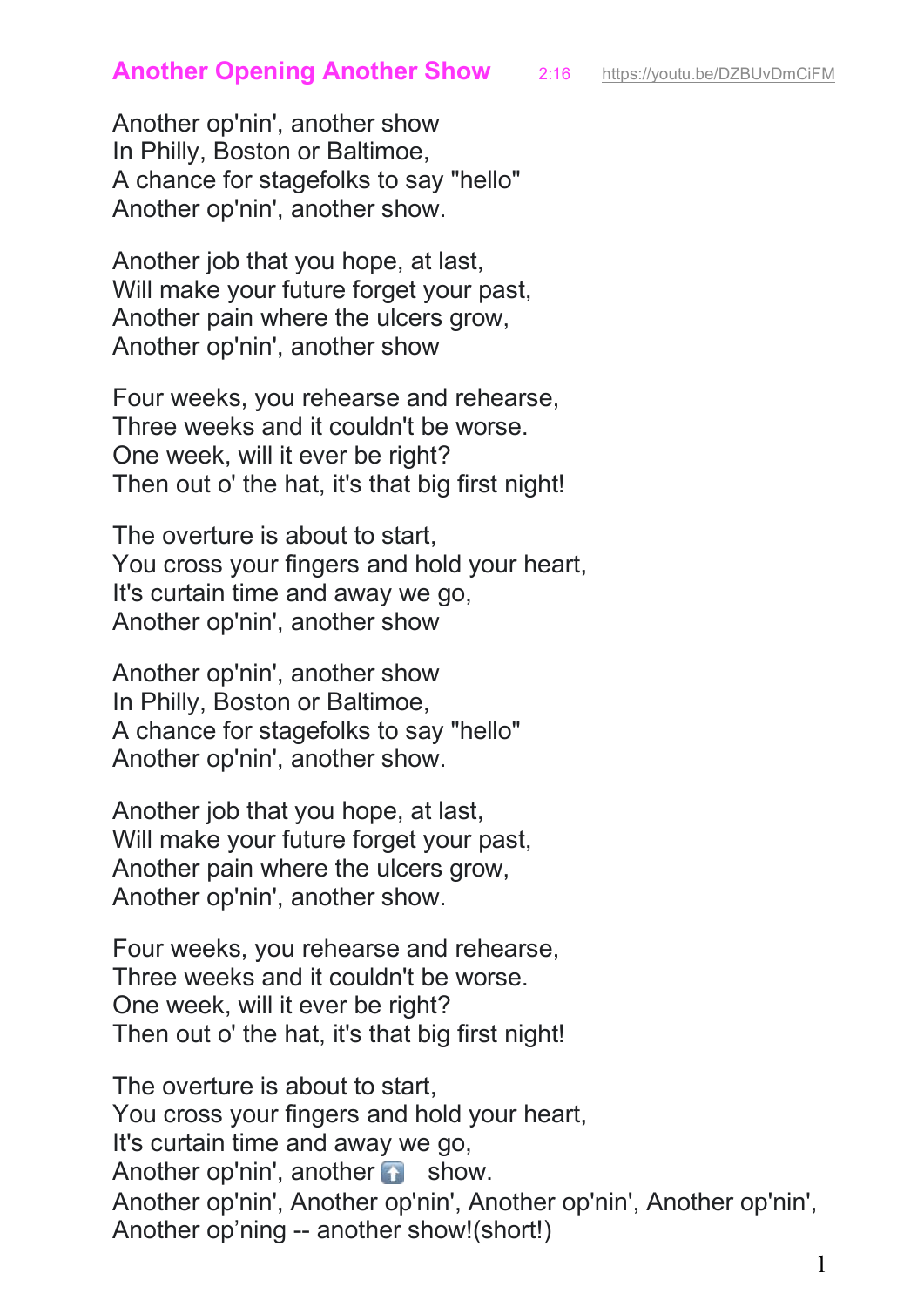#### **All That Jazz** https://www.youtube.com/watch?v=O6eQBCtAKT8

#### **(----Trombone before intro)**

Come on babe, Why don't we paint the town? And all that Jazz I'm gonna rouge my knees, And roll my stockings down, And all that jazz

Start the car I know a whoopee spot Where the gin is cold But the piano's hot It's just a noisy hall Where there's a nightly brawl And  $\uparrow$  all  $\uparrow$  That Jazz

## *Key change Tempo UP*

Slick your hair And wear your buckle shoes, And all that Jazz I hear that Father Dip Is gonna blow the blues And all that Jazz Hold on, hun We're gonna bunny hug I bought some aspirin down at United Drug In case you shake apart and want a brand new start To do that Jazz

Oh, you're gonna see your Sheba shimmy shake- And all that jazz Oh, she's gonna shimmy 'till her garters break - And all that jazz Shoooow her where to park her girdle Ooooh, her mother's blood'd curdle If she'd hear her baby squeal For all that jazz

## **Key change ( singers split!)**

Find a flask We're playing fast and loose -- And all that jazz Right up here Is where I store the juice And all that jazz Come on, babe We're gonna brush the sky I bet you lucky Lindy Never flew so high 'Cause in the stratosphere How could he lend an ear To all --that -- Jazz?

### **Instrumental 12 beats**

No, I'm no one's wife But, oh, I love my life And all that Jazz! *Spoken* --That Jazz!

Oh, you're gonna see your Sheba shimmy shake And all that jazz Oh, she's gonna shimmy 'till her garters break And all that jazz Shooow her where to park her girdle. Ooooh, her mother's blood'd curdle If she'd hear her baby squeal For all that jazz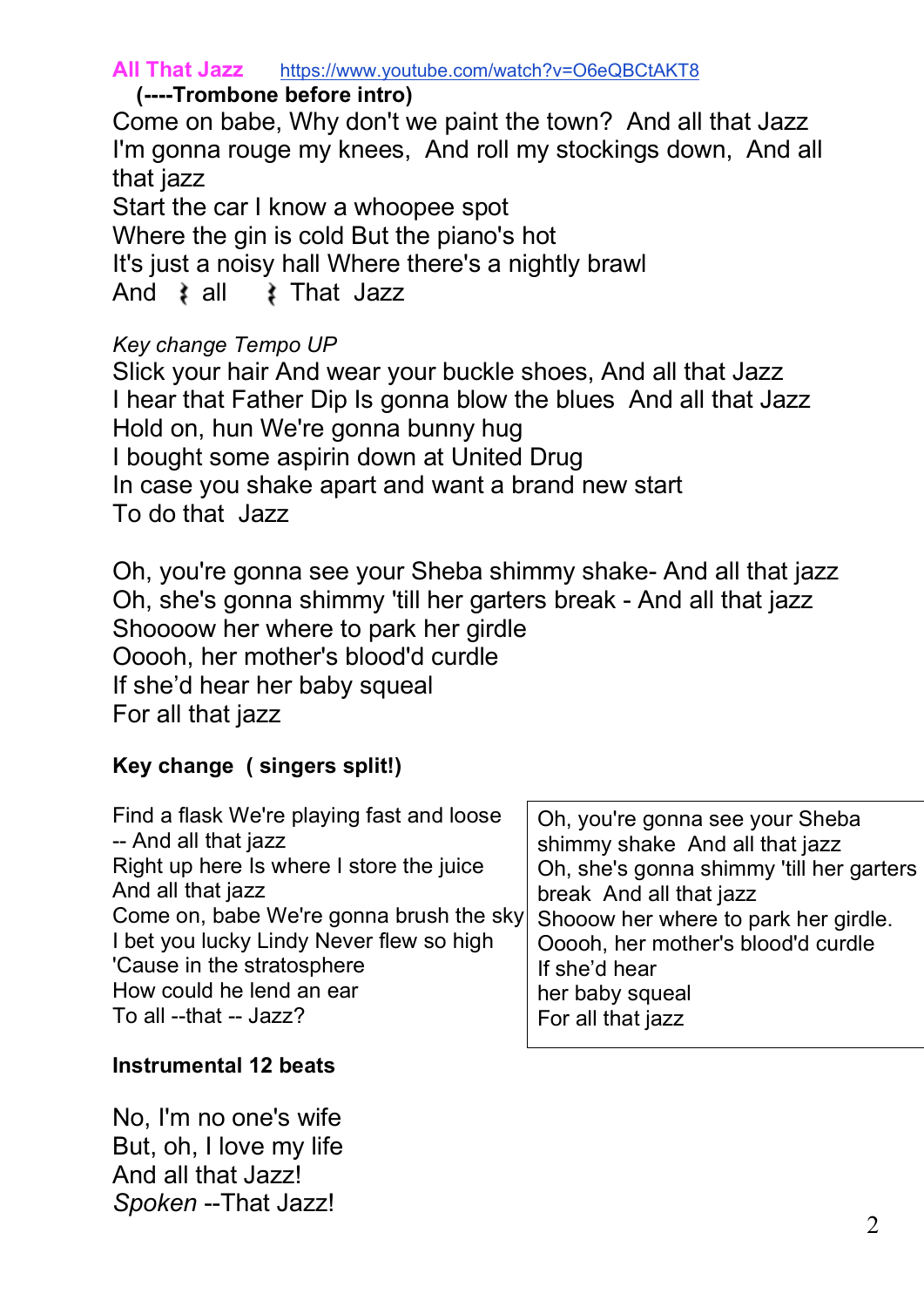Look for the bare necessities The simple bare necessities Forget about your worries and your strife I mean the bare necessities Old Mother Nature's recipes That brings the bare necessities of life

Wherever I wander, wherever I roam I couldn't be fonder of my big home The bees are buzzin' in the tree To make some honey just for me When you look under the rocks and plants And take a glance at the fancy ants Then maybe try a few The bare necessities of life will come to you They'll come to you!

### **Look for the bare necessities**

The simple bare necessities Forget about your worries and your strife I mean the bare necessities That's why a bear can rest at ease With just the bare necessities of life

Now when you pick a pawpaw Or a prickly pear And you prick a raw paw Well next time beware Don't pick the prickly pear by the paw When you pick a pear try to use a claw But you don't need to use the claw When you pick a pear of the big pawpaw Have I given you a clue? The bare necessities of life will come to you They'll come to you!

### **Look for the bare necessities**

The simple bare necessities Forget about your worries and your strife I mean the bare necessities That's why a bear can rest at ease With just the bare necessities of life They'll come to you,  $3<sup>3</sup>$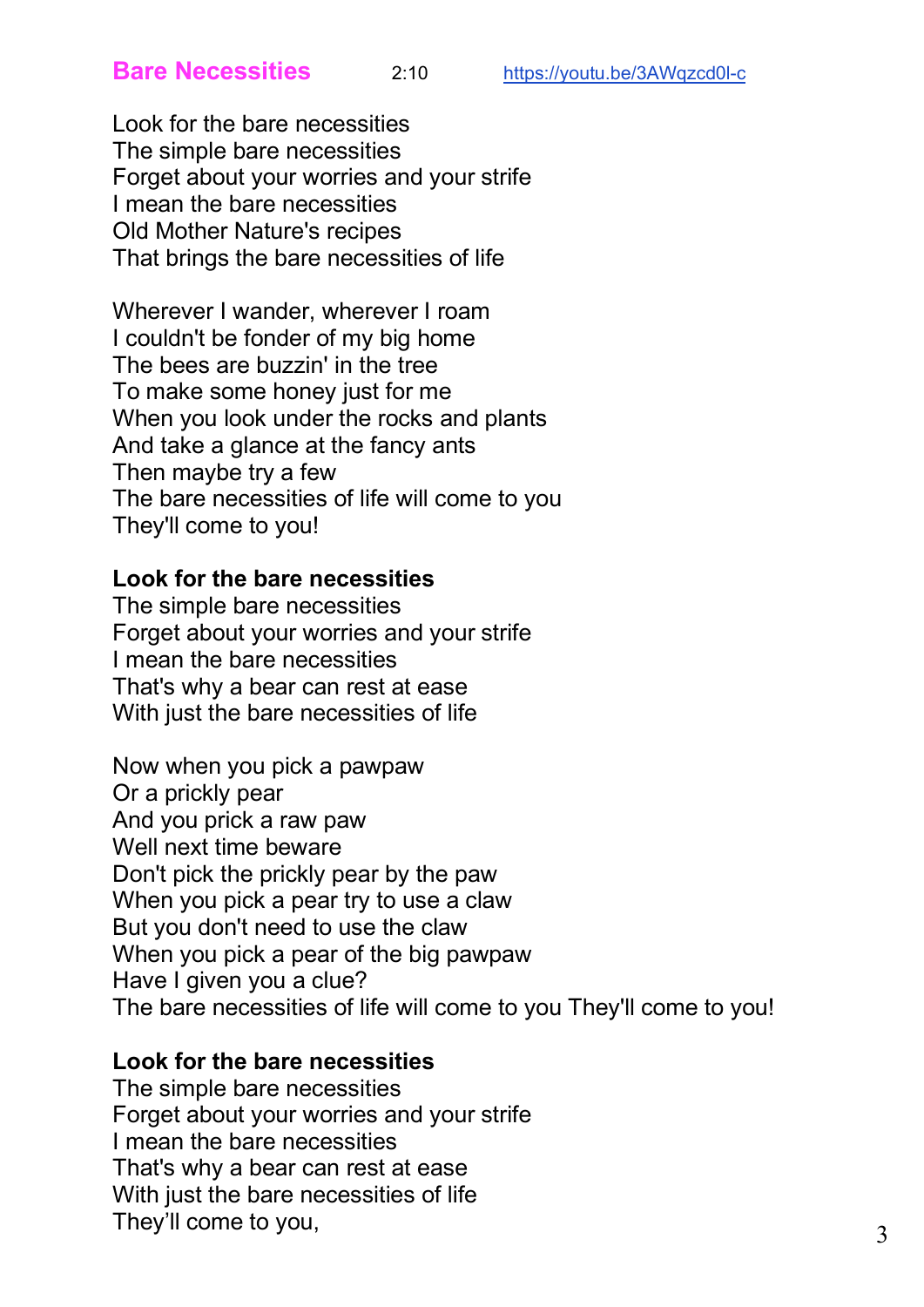1--Do you hear that playin'? 2--Yes, we hear that playin'! 1--Do you know who's playin'? 2--No, who is that playin'?

Well, it's Gabriel, Gabriel playin'! Gabriel, Gabriel sayin' "Will you be ready to go When I blow my horn?"

Oh, blow, Gabriel, blow, Go on and blow, Gabriel, blow! I've been a sinner, I've been a scamp, But now I'm willin' to trim my lamp, So blow, Gabriel, blow!

Oh, I was low, Gabriel, low, Mighty low, Gabriel, low. But now since I have seen the light, I'm good by day and I'm good by night, So blow, Gabriel, blow!

Once I was headed for hell, Once I was headed for hell; But when I got to Satan's door I heard you blowin' on your horn once more, So I said, "Satan, farewell!"

And now I'm all ready to fly, Yes, to fly higher and higher! 'Cause I've gone through brimstone And I've been through the fire, And I purged my soul And my heart too, So climb up the mountaintop

And start to blow, Gabriel, blow Come on and blow, Gabriel, blow! I want to join your happy band- And play all day in the Promised Land.

So blow, Gabriel, blow!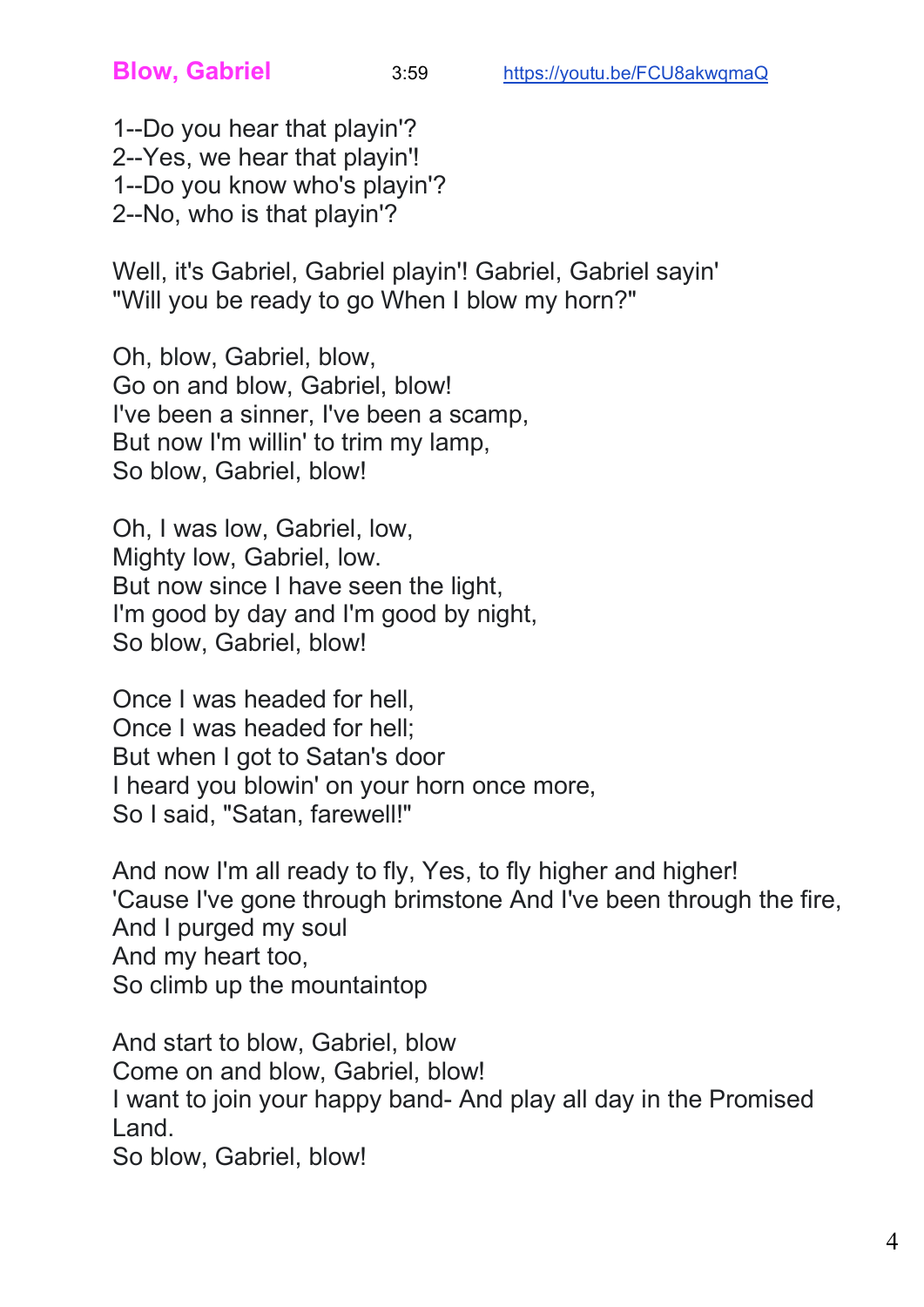Come on you scamps, get up you sinners! You're all too full of expensive dinners. Stand up on your lazy feet and sing!

Blow, Gabriel, blow, Go on and blow, Gabriel, blow. (Blow, Gabriel!) I've been a sinner, I've been a scamp, But now I'm willin' to trim my lamp, So blow, Gabriel, blow.

I was low, Gabriel, low, Mighty low, Gabriel, low. But now since that I have seen the light I'm good by day and I'm good by night So blow, Gabriel, blow.

Once I was headed for hell, Once I was headed for hell; But when I got to Satan's door - I heard you blowin' on your horn once more, So I said, "Satan, farewell!"

And now I'm all ready to fly, Yes, to fly higher and higher! 'Cause I've gone through brimstone And I've been through the fire, And I purged my soul- And my heart too, So climb up the mountaintop

And start to blow, Gabriel, blow Go on and blow, Gabriel, blow! I want to join your happy band And play all day in the Promised Land. So blow, Gabriel! Go on and... Blow, Gabriel, blow Blow, Gabriel, blow Blow, Gabriel, blow I wanna join your happy band And play all day in the Promised Land, So blow, Gabriel, blow, Gabriel, blow, Gabriel, blow!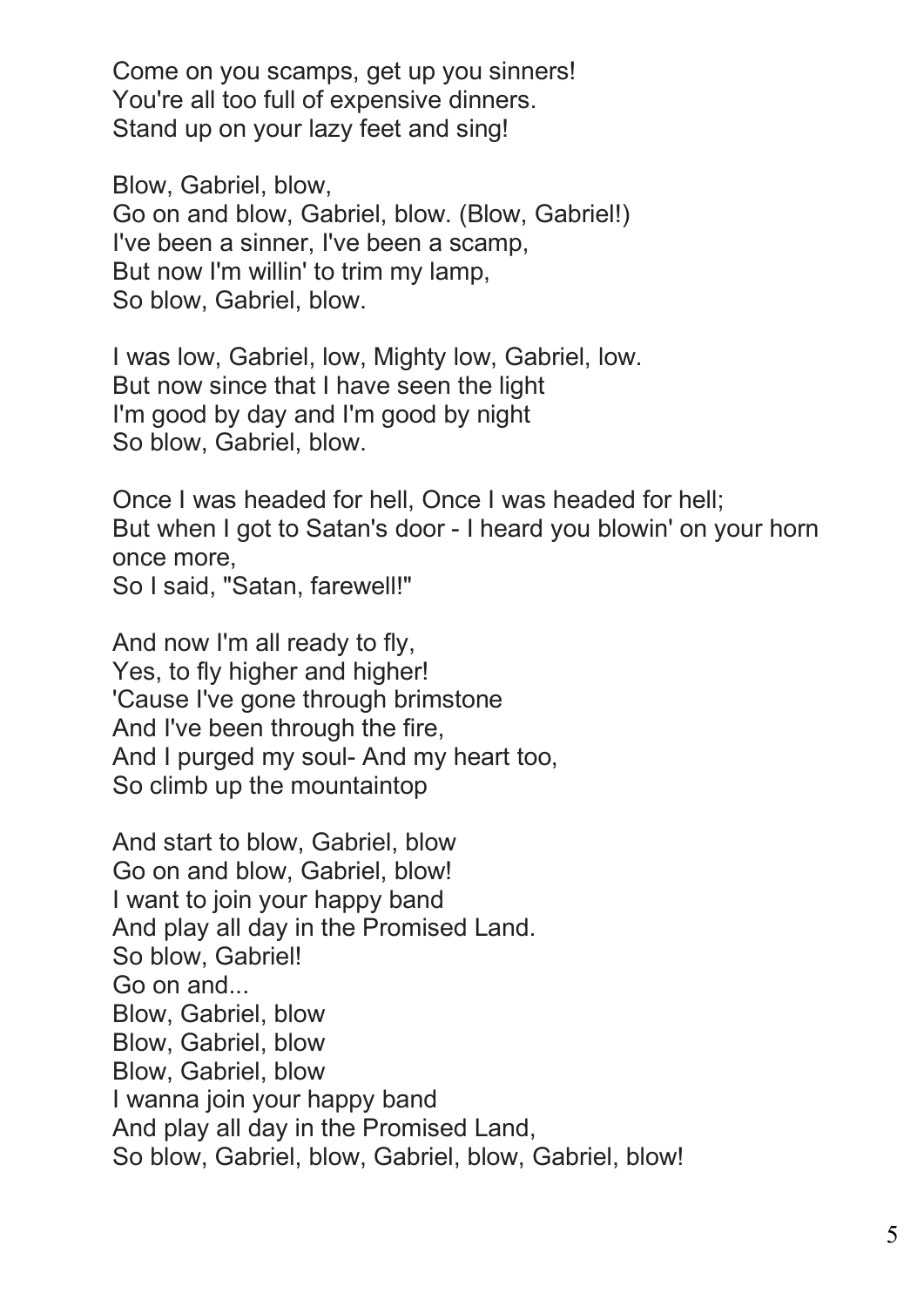## **Bye Bye Black Bird** https://youtu.be/c0Zwb7-O17I

Pack up all my cares and woes Feeling low here I go, Bye, bye blackbird

Where somebody waits for me Sugar sweet so is she, Bye, bye blackbird

No one here can love or understand me Oh what hard luck stories they all hand me Where somebody shines the light I'll be coming home tonight Black bird, bye bye (Trumpet)

Pack up all my cares and woes Feeling low here I go Bye, bye blackbird

Where somebody waits for me Sugar sweet so is she Bye, bye blackbird

No one here can love or understand me Oh what hard luck stories they all hand me Where somebody shines the light I'll be coming home tonight Black bird, bye bye

*Instrumental solo – singers HUM tune*

No one here can love or understand me Oh what hard luck stories they all hand me Where somebody shines the light I'll be coming on home tonight Black bird, Blackbird, Blackbird, (finish) – speak bye bye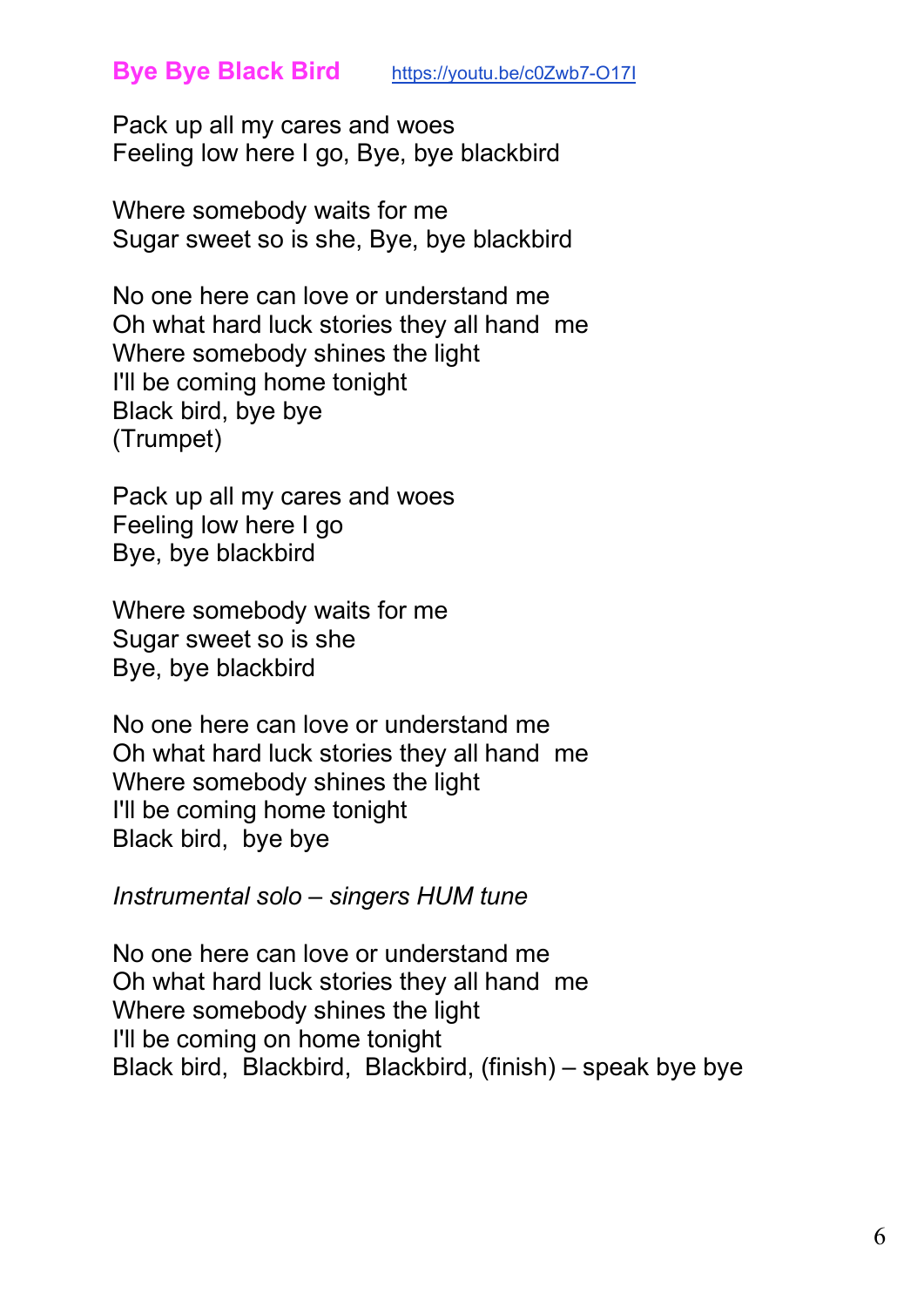**Cabaret** 3:46 https://youtu.be/DpBkdRqFkf0 What good is sitting alone In your room? Come hear the music play. Life is a Cabaret, old chum, Come to the Cabaret.

Put down the knitting, the book and the broom. It's time for a holiday. Life is a Cabaret, old chum, Come to the Cabaret.

Come taste the wine, Come hear the band. Come blow a horn, Start celebrating; Right this way, Your table's waiting.

What good's permitting some prophet of doom to wipe every smile away? Life is a Cabaret, old chum, Come to the Cabaret!

I used to have a girlfriend known as Elsie, With whom I shared four sordid rooms in Chelsea She wasn't what you'd call a blushing flower... As a matter of fact, she rented by the hour.

The day she died the neighbors came to snicker: "Well, that's what comes from too much pills and liquor." But when I saw her laid out like a Queen, She was the happiest corpse...I'd ever seen.

I think of Elsie to this very day. I remember how she'd turn to me and say:

## *slower and quieter*

What good is sitting all alone in you room? Come hear the music play. Life is a Cabaret, old chum, Come to the Cabaret."

And as for me, And as for me, I made my mind up back in Chelsea, When I goooooooo, I'm going like Elsie.

### *Start slow and accelerate*

Start by admitting From cradle to tomb, It isn't that long a stay. Life is a Cabaret, old chum, Only a Cabaret, old chum And I love -- a Ca—ba-- ret. 7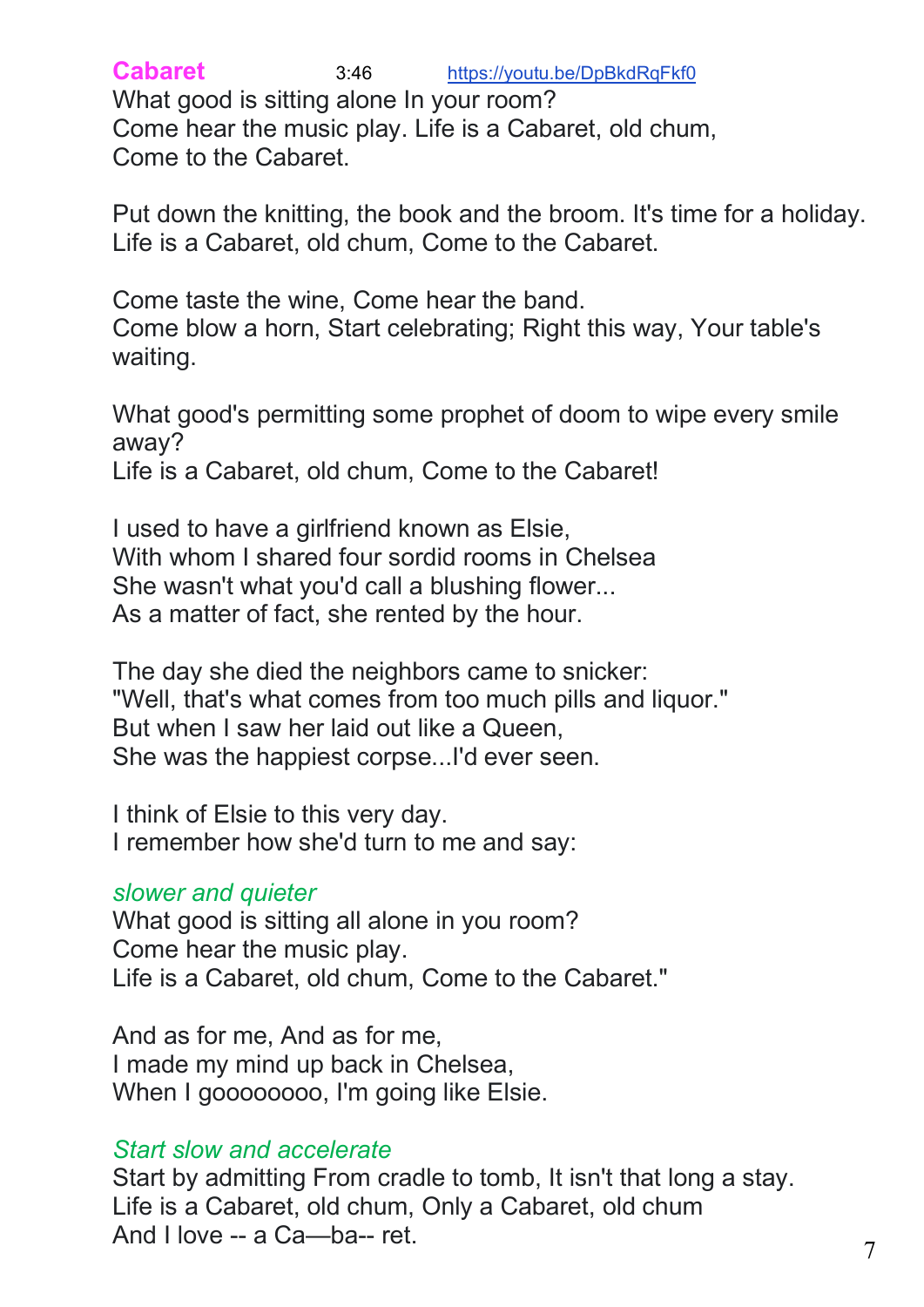# **Can't Help Singing**

*Hummingbird, mocking bird listen to me. I got no nest, I got no tree But I'm as happy as heaven is wide. I got a song, bubbling inside* **Can't help singing** of a promise that April is bringing, I am floating along on the crest of a song, There are bells in my heart and they're ringing. Can't help crowing, Folks don't like it, I know, but I'm glowing: I can't help what they say; Spring affects me this way, And I gotta keep singing all day. **Repeat:** Can't Help Singing

**Consider Yourself** 2:37 https://youtu.be/sptqlcoyqNA

Consider yourself at home Consider yourself one of the family We've taken to you so strong It's clear we're going to get along

Consider yourself well in, Consider yourself part of the furniture There isn't a lot to spare Who cares? Whatever we've got we share!

If it should chance to be, we should see some harder days Empty larder days, Why grouse? Always a chance we'll meet somebody to foot the bill-Then the drinks are on the house!

Consider yourself our mate We don't want to have no fuss, For after some consideration, we can state... Consider yourself - One of us!

Consider yourself at home Consider yourself one of the family We've taken to you so strong It's clear we're going to get along

Consider yourself well in, Consider yourself part of the furniture There isn't a lot to spare Who cares? Whatever we've got we share!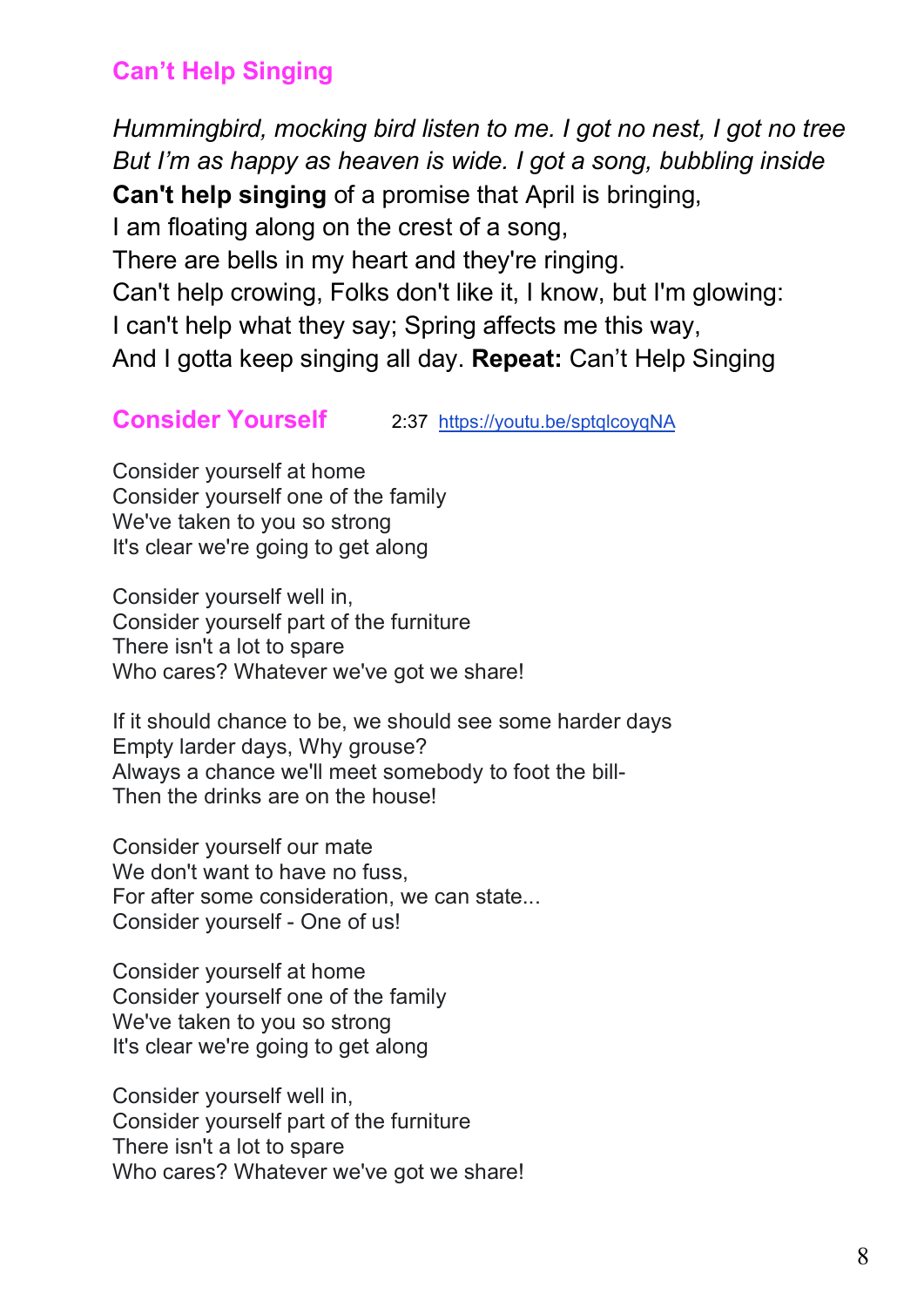Nobody tries to be la-di-da or uppity There a cup-o'-tea for all Only it's wise to be handy with a rolling pin When the landlord comes to call!

Consider yourself our mate We don't want to have no fuss For after some consideration we can state Consider yourself One of US

**Everything's Coming Up Roses** 3:38 https://youtu.be/c7ym7u2mfhA

*I had a dream, a dream about you, baby. It's gonna come true, baby. They think that we're through, but baby,*

You'll be swell! You'll be great! Gonna have the whole world on the plate! Starting here, starting now, honey, everything's coming up roses!

Clear the decks! Clear the tracks! You've got nothing to do but relax. Blow a kiss. Take a bow. Honey, everything's coming up roses!

Now's your inning. Stand the world on it's ear! Set it spinning! That'll be just the beginning! Curtain up! Light the lights! You got nothing to hit but the heights! You'll be swell. You'll be great. I can tell. Just you wait. That lucky star I talk about is due! Honey, everything's coming up roses for me and for you!

You can do it, all you need is a hand. We can do it, Mama is gonna see to it!

Curtain up! Light the lights! We got nothing to hit but the heights! I can tell, wait and see. There's the bell! Follow me! And nothing's gonna stop us 'til we're through!

Honey, everything's coming up roses and daffodils! Everything's coming up sunshine and Santa Claus! Everything's gonna be bright lights and lollipops! Everything's coming up roses for me and for you!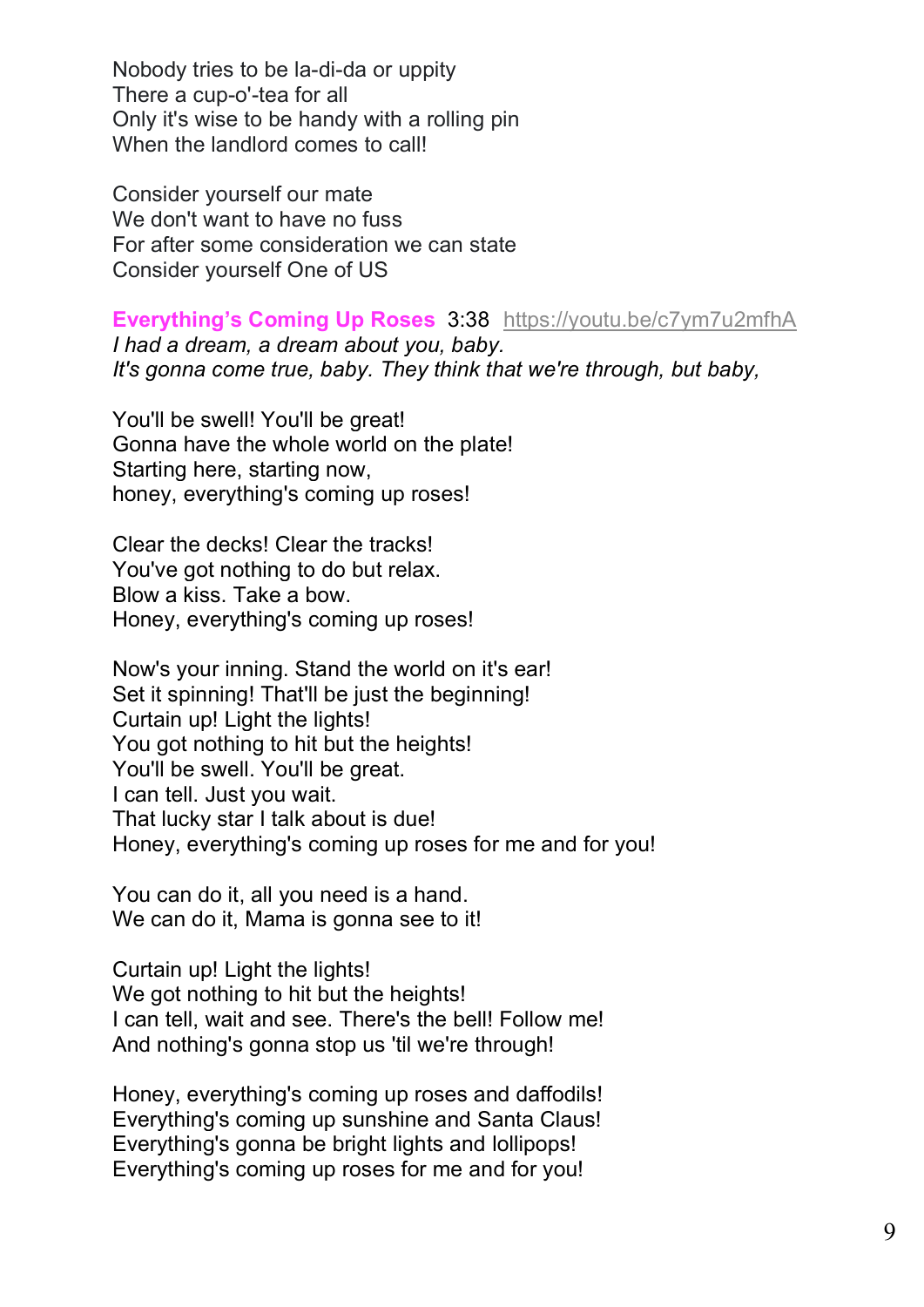# **Give My Regards To Broadway** 1:38 https://youtu.be/8ol *jcrllo*

Give my regards to Broadway! Remember me to Herald Square!

Tell all the gang at Forty Second Street That I will soon be there! Whisper of how I'm yearning To mingle with the old time throng!

Give my regards to Old Broadway And say that I'll be there, 'ere long! **Repeat 2 more times**

**I Whistle a Happy Tune** 1;19 https://www.youtube.com/watch?v=qq3co1VFL9Q

Whenever I feel afraid I hold my head erect And whistle a happy tune So no one will suspect, I'm afraid.

While shivering in my shoes I strike a careless pose And whistle a happy tune And no one ever knows, I'm afraid.

The result of this deception Is very strange to tell For when I fool the people I fear I fool myself as well!

I whistle a happy tune, And ev'ry single time The happiness in the tune, Convinces me that I'm not afraid.

## **Make believe you're brave**

And the trick will take you far. You may be as brave -As you make believe you are You may be as brave As you make believe you are

Repeat **Make believe**…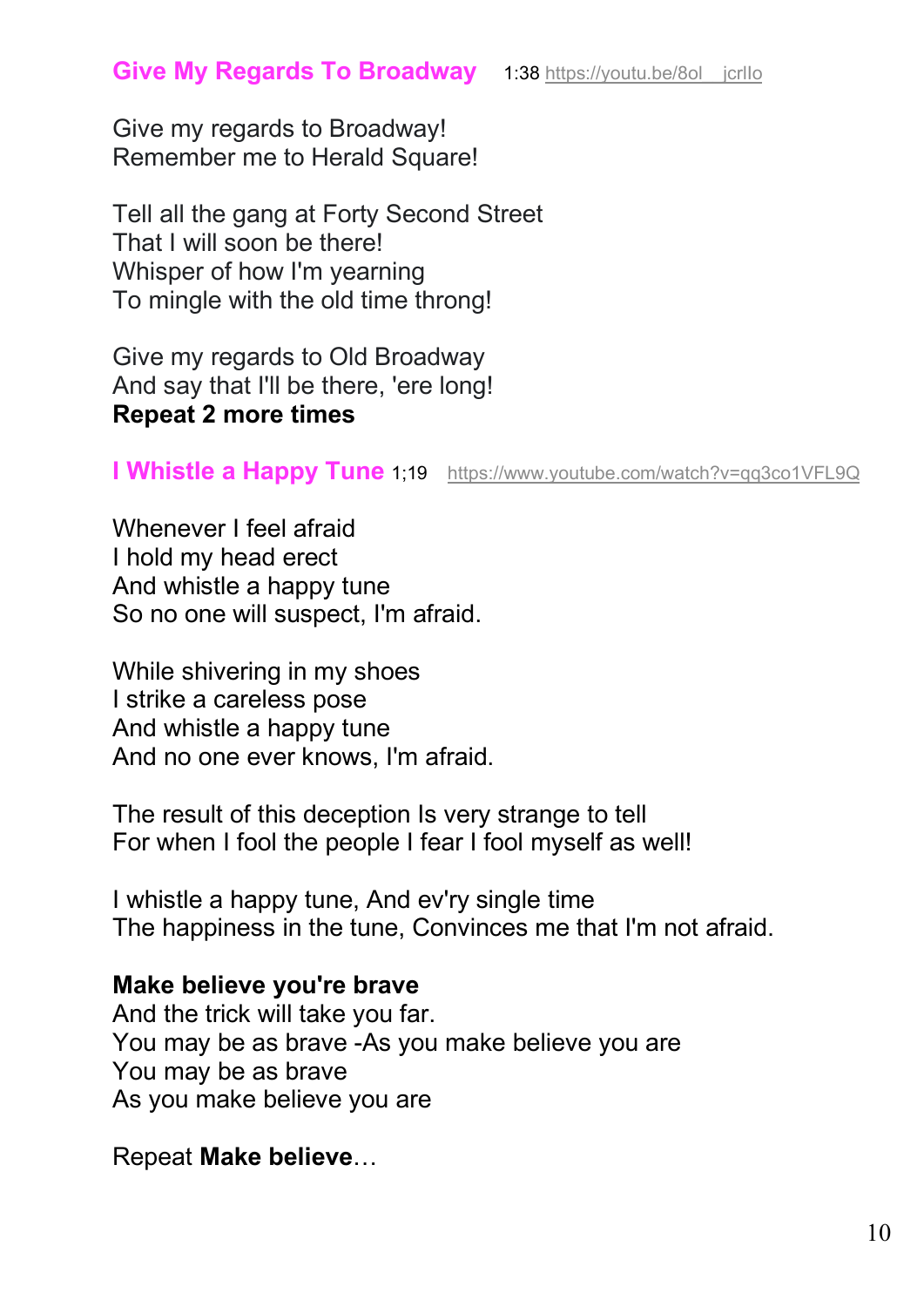Come on along and listen to The lullaby of Broadway The hip hooray and ballyhoo The lullaby of Broadway The rumble of a subway train The rattle of the taxis The daffodils who entertain At Angelo's and Maxi's

When a Broadway baby says good night It's early in the morning Manhattan babies don't sleep tight Until the dawn

Go--od night, ba--by Good night, the milkman's on his way Sle--ep tight, ba-by Sleep tight, let's call it a day Listen to the lullaby of Old Broadway

The band begins to go to town-And everyone goes crazy You rock a bye your baby round- 'Til everything gets hazy

Hush a bye, I'll buy you that-- You hear a daddy saying Baby goes home to her flat -To sleep all day

Go-od night, ba--by Good night, the milkman's on his way Sle-ep tight, ba-by Sleep tight, let's call it a day Listen to the lullaby Of old Broadway. Spoken—Taxi- whistle)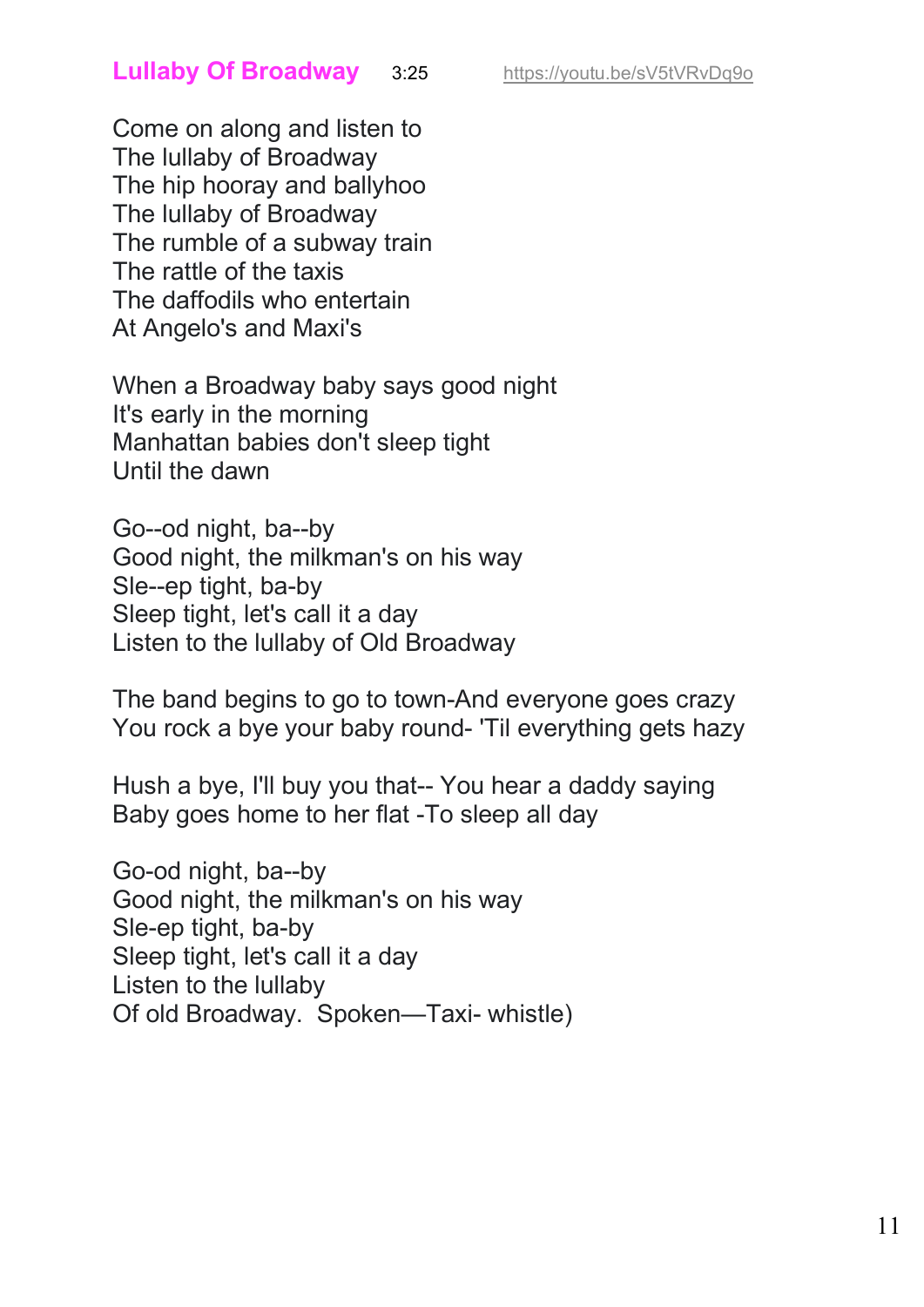Moon river, wider than a mile I'm crossing you in style, someday Oh, dream maker, you heart breaker Wherever you're going, I'm going your way.

**Two drifters,** off to see the world There's such a lot of world to see We're after the same rainbow's end, waiting 'round the bend My huckleberry friend, moon river, and me *Instrumental ( HUM `moon river – I'm going your way) and then repeat Two drifters*

# **My Favorite Things** 2;45 https://youtu.be/tzDyXjgkxC0

*2 bars x instrumental---*

**Raindrops on roses And whiskers on kittens** Bright copper kettles and warm woolen mittens Brown paper packages tied up with strings These are a few of my favorite things. *2 bars x instrumental---*

Cream-colored ponies and crisp apple strudels Doorbells and sleigh bells And schnitzel with noodles Wild geese that fly with the moon on their wings These are a few of my favorite things *2 bars x instrumental---*

Girls in white dresses with blue satin sashes Snowflakes that stay on my nose and eyelashes Silver-white winters that melt into springs **t** These are a few of my favorite things **t** 

When the dog bites; When the bee stings When I'm feeling sad, I simply remember my favorite things And then I don't feel so bad **SHORT Repeat all from beginning: Raindrops on roses… Key change: Second ending**  When the dog bites; When the bee stings When I'm feeling sad, I simply remember my favorite things

And then I don't feel ---- so baaaaad!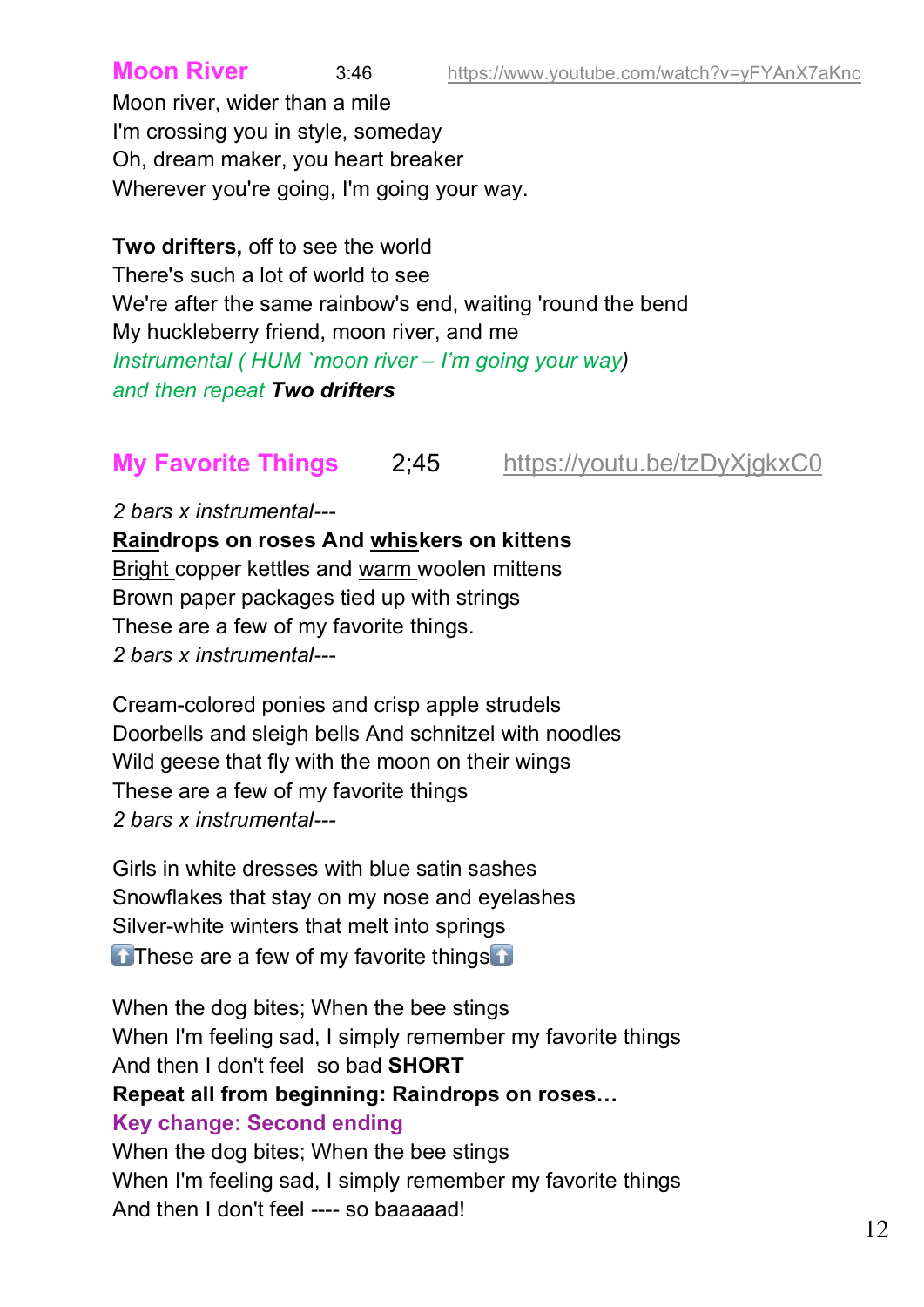Intro---

Start spreading the news- I'm leaving today I want to be a part of it, New York, New York

These vagabond shoes, are longing to stray Right through the very heart of it New York, New York

I want to wake up in a city that never sleeps To find I'm king of the hill, Top of the heap

These little town blues, are melting away I'll make a brand new start of it, In old New York

If I can make it there, I'll make it anywhere It's up to you, New York, New York *<key change>(1:57)*

New York, New York I want to wake up in a city That doesn't sleep And find that I'm A number one Head of the list King of the hill at the Top of the heap

Those little town blues, are melting away I'm gonna make a brand new start of it In old New York

If I can make it there I'll make it anywhere It's up to you New York, New York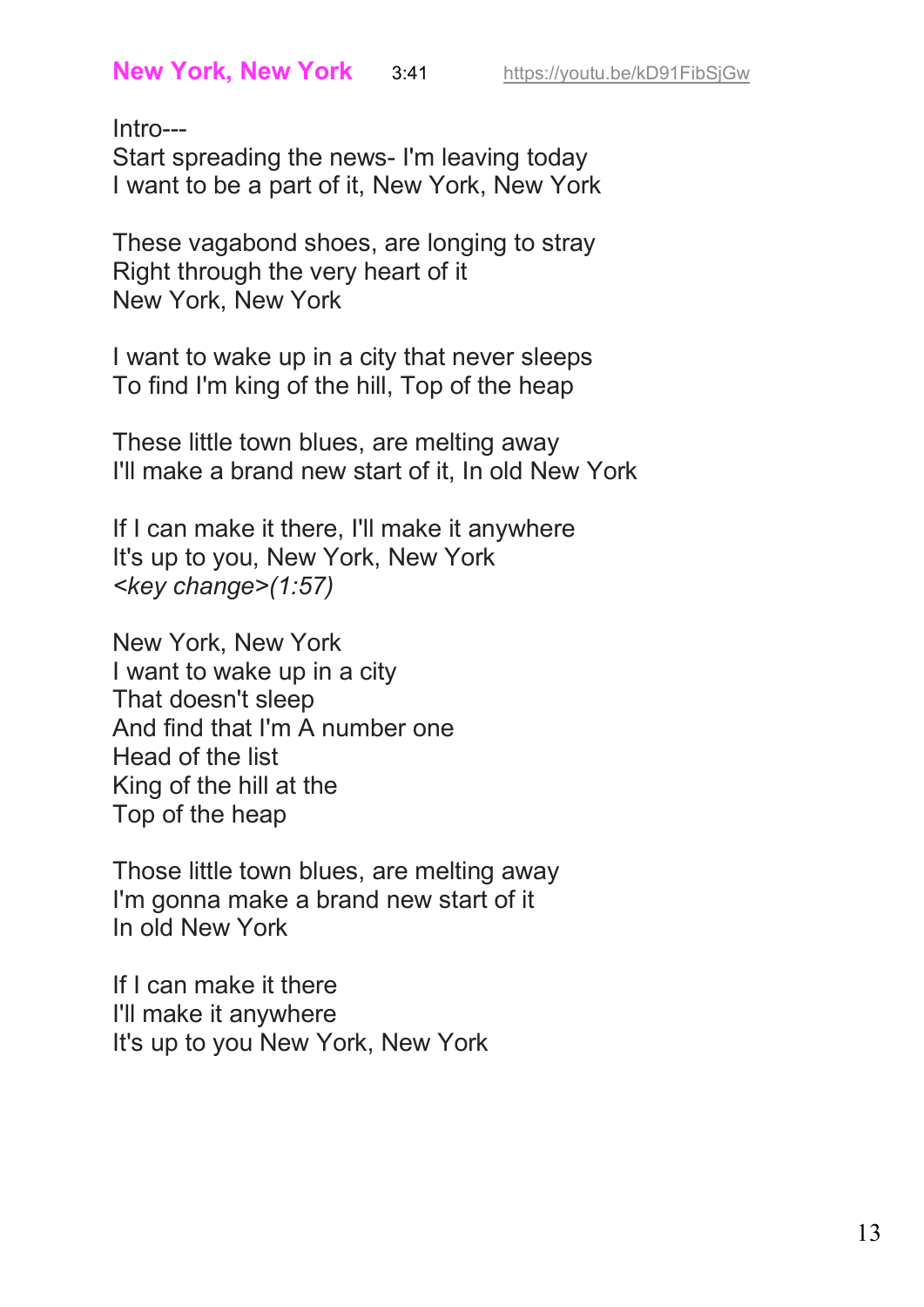There's a bright golden haze on the meadow, There's a bright golden haze on the meadow, The corn is as high as an elephants eye, An' it looks like it's climbing clear up in the sky.

Oh, what a beautiful mornin', Oh, what a beautiful day. I got a beautiful feelin' Ev'rything's goin' my way.

All the cattle are standin' like statues, All the cattle are standin' like statues, They don't turn their heads as they see me ride by, But a little brown mav'rick is winkin' her eye.

Oh, what a beautiful mornin', Oh, what a beautiful day. I got a beautiful feelin' Ev'erything's goin' my way.

All the sounds of the earth are like music All the sounds of the earth are like music The breeze is so busy it don't miss a tree And an old weepin' willer is laughin' at me

Oh, what a beautiful mornin', Oh, what a beautiful day. I got a beautiful feelin' Ev'rything's goin' my way.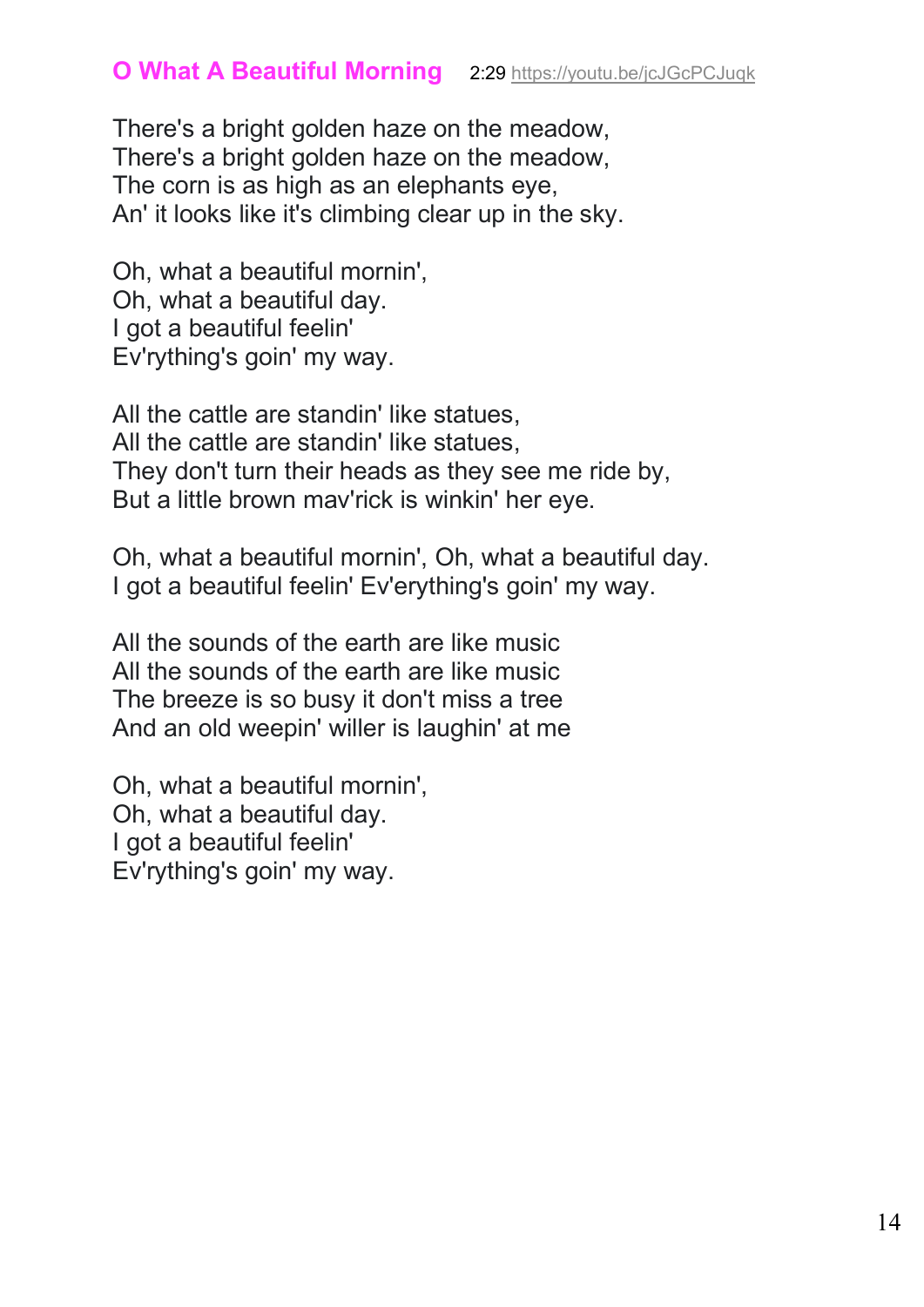Make of our hands one hand, Make of our hearts one heart, Make of our vows one last vow: Only death will part us now.

Make of our lives one life, Day after day, one life. Now it begins, now we start One hand, one heart; Even death won't part us now.

Make of our lives one life, Day after day, one life. Now it begins, now we start One hand, one heart, Even death won't part us now.

**Over the Rainbow** 3:19 https://youtu.be/9XR1DVvB7ho

When all the world is a hopeless jumble and the raindrops tumble all around. Heaven opens a magic lane.

When all the clouds darken up the skyway there's a rainbow highway to be found.

Leading from your window pane.

To place behind the sun. Just a step beyond the rain.

Somewhere over the rainbow way up high, There's a land that I heard of once in a lullaby. Somewhere over the rainbow skies are blue. And the dreams that you dare to dream really do come true.

Someday I'll wish upon a star And wake up where the clouds are far behind me. Where troubles melt like lemon drops Away above the chimney tops That's where you'll find me

Somewhere over the rainbow bluebirds fly

Birds fly over the rainbow Why then, oh, why can't I? *Instrumental Break*

If happy little bluebirds fly, Beyond the rainbow Why, oh, why can't I?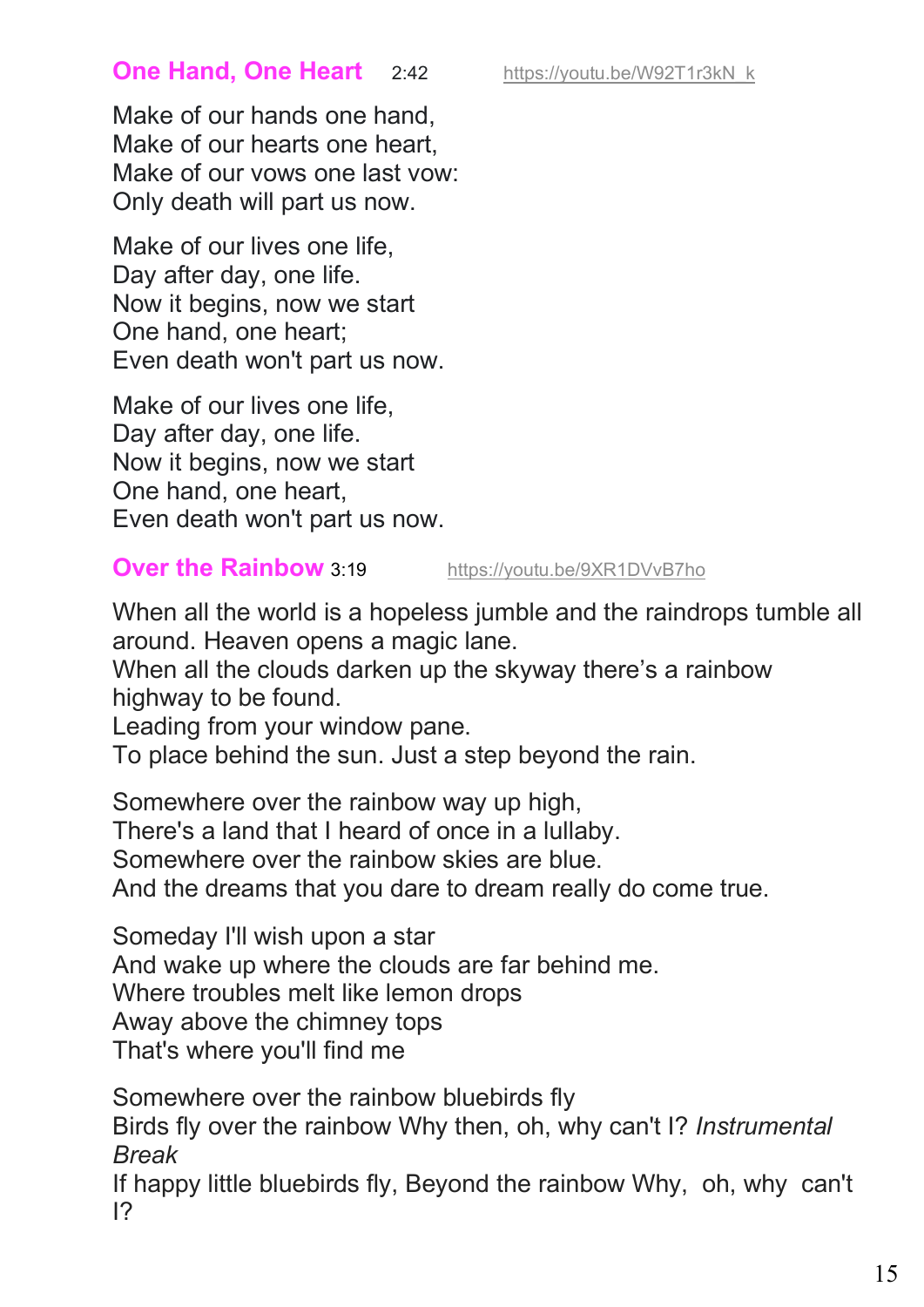When I started down the street last Sunday feeling mighty low and kind of mean

Suddenly a voice said go forth neighbor spread the picture on a wider screen

And the voice said neighbor there's a million reasons why you should be glad in all four seasons

Hit the road neighbor leave your worries and strife Spread the religion of the rhythm of life

# *Chorus (3x)*

For the rhythm of life is a powerful beat Puts a tingle in your fingers and a tingle in your feet rhythm on the inside rhythm on the street and the rhythm of life is a powerful beat

# *High voice*

To feel the rhythm of life To feel the powerful beat To feel the tingle in your fingers, To feel the tingle in your feet

*Low Voice*[

Go, go, go! Go, go go! Tell them everything you know!]

# *Verse 2*

Go and spread the gospel in Milwaukee Take a walkie talkie to Rocky Ridge All the way to Canton, then to Scranton even tell it under the Manhattan bridge

# *(3x)*

You will make a new sensation, have a growing congregation build a glowing operation here below Like a pied piper blowing, lead and keep the music flowing Keep the rhythm go go going, go go go!

*(unison)*  Flip your wings and fly up high Flip your wings and fly up high Flip your wings and fly up high, Fly, fly, fly up high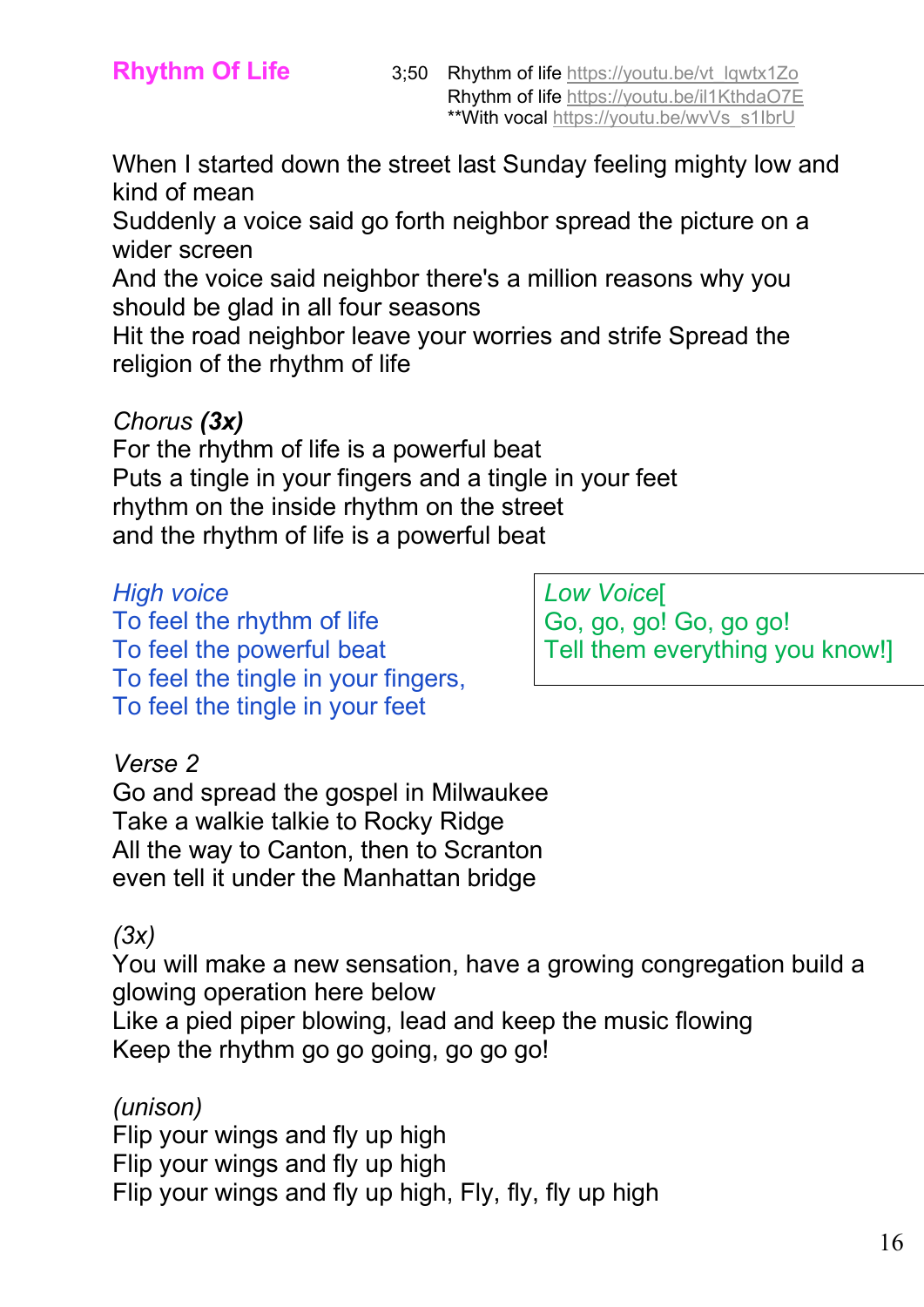*(2 parts—high voices go up—low voices remain on same notes as "flip")* 

You can do it if you try You can do it if you try You can do it if you try Try, try, try to fly

*(3 parts—High voices go up again, middle voice stay on "You can do"- and Low voices stay on "flip" melody*  Like a bird up in the sky Like a bird up in the sky Like a bird up in the sky Fly, fly, fly!

Doo- bi doo- bi, doo- bi, doo- bi, doo- bi doo- bi, doo-bi doo! Low voices repeat x3

High voices X2

Doobi, doobi, doobi, doobi, doobi, doobi, do-bi Doobi, doobi, doobi, doobi,doobi, doobi, do-bi Doobi, doobi, doobi, doobi, doobi, doobi, do-bi Doobi, doobi, doobi, doobi, doobi, doobi, do

O, the rhythm of life is a powerful beat Puts a tingle in your fingers and a tingle in your feet rhythm on the inside rhythm in the street and the rhythm of life is a powerful beat

To feel the rhythm of life To feel the powerful beat To feel the tingle in your fingers To feel the tingle in your feet

*tenor/bass*[Go, go, go! Go, go go! Tell them everything you know!]

*Coda (3-part harmony)*  To feel the rhythm of life, To feel the powerful beat, To feel the tingle in your fingers, To feel the tingle in your Life! Life! Life! Neighbor you've got the Rhythm, Rhythm, Rhythm Rhythm of life!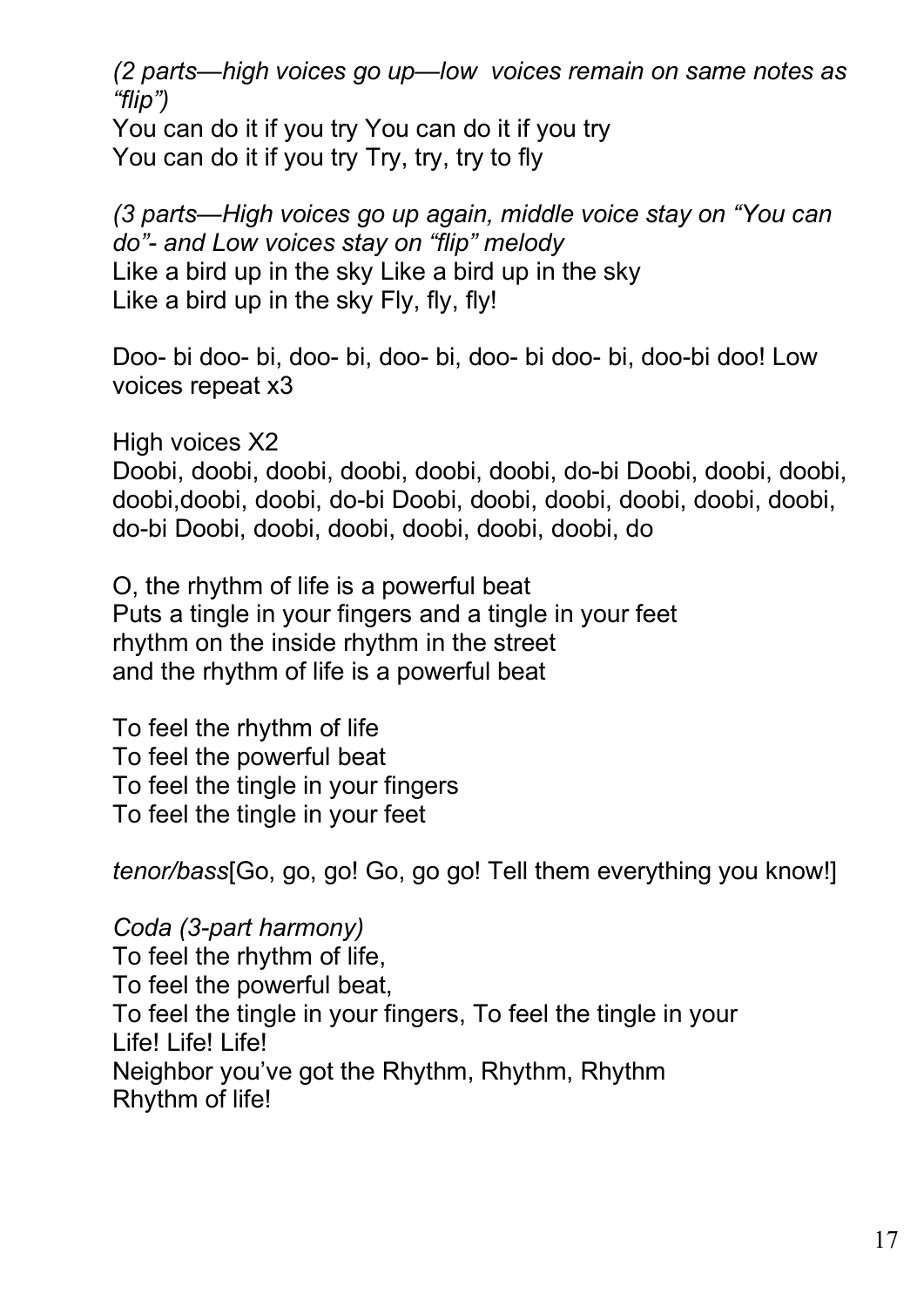**Somewhere** 2:27 https://youtu.be/NYh\_Esf2Y2o

There's a place for us Somewhere a place for us Peace and quiet and open air Wait for us Somewhere

There's a time for us Someday a time for us Time together with time to spare Time to learn, Time to care Someday, somewhere We'll find a new way of living We'll find there's a way of forgiving- Somewhere

There's a place for us A time and a place for us Hold my hand and we're half way there Hold my hand, And I'll take you there Somehow, Someday, Somewhere

# **Sound Of Music** 2:39 https://youtu.be/LePyne-9sO4

The hills are alive with the sound of music With songs, they have sung for a thousand years The hills fill my heart with the sound of music My heart wants to sing every song it hears

My heart wants to beat like the wings of the birds That rise from the lake to the trees My heart wants to sigh like a chime That flies from a church on a breeze To laugh like a brook when it trips And falls over stones on its way (on its way) To sing through the night Like a lark who is learning to pray I go to the hills when my heart is lonely I know I will hear what I've heard before My heart will be blessed with the sound of music And I'll sing once more 18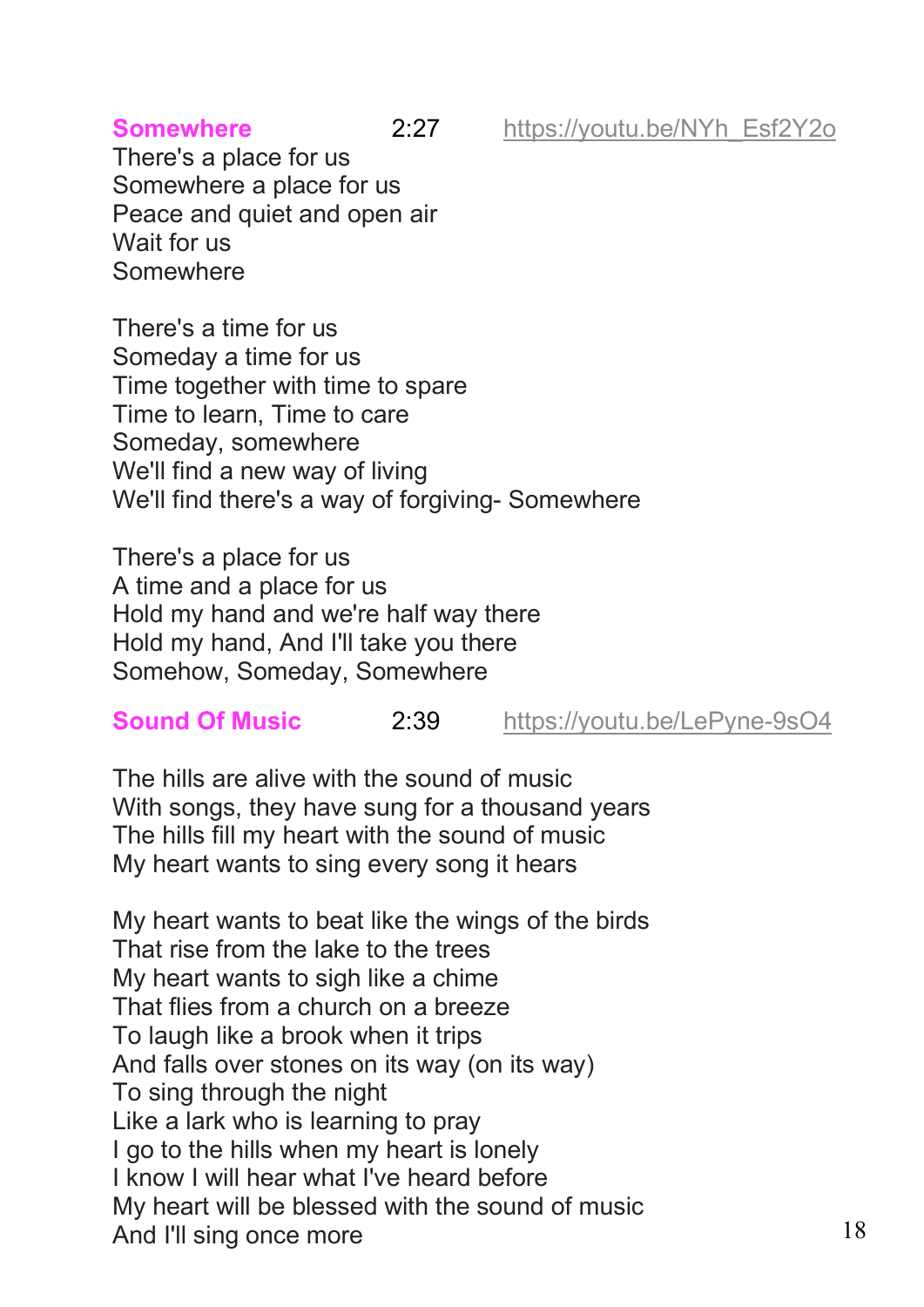### **Sunrise Sunset** 4;00 https://www.youtube.com/watch?v=ZZx1DlBoxUQ

Is this the little girl I carried? Is this the little boy at play? I don't remember growing older, When did they?

When did she get to be a beauty? When did he grow to be so tall? Wasn't it yesterday, When they were small?

Sunrise, sunset, Sunrise, sunset Swiftly flow the days Seedlings turn overnight to sunflowers Blossoming even as we gaze

Sunrise, sunset, Sunrise, sunset Swiftly fly the years One season following another Laden with happiness and tears

### **There's No Business** 2;30 https://youtu.be/NoeuqSRDiJk

There's no business like show business Like no business I know Everything about it is appealing Everything that traffic will allow Nowhere could you get that happy feeling When you are stealing that extra bow

There's no people like show people They smile when they are low Yesterday they told you, you would not go far That night you open and there you are Next day on your dressing room they've hung a star Let's go on with the show!

The butcher, the baker, the grocer, the clerk Are secretly unhappy men because The butcher, the baker, the grocer, the clerk Get paid for what they do but no applause